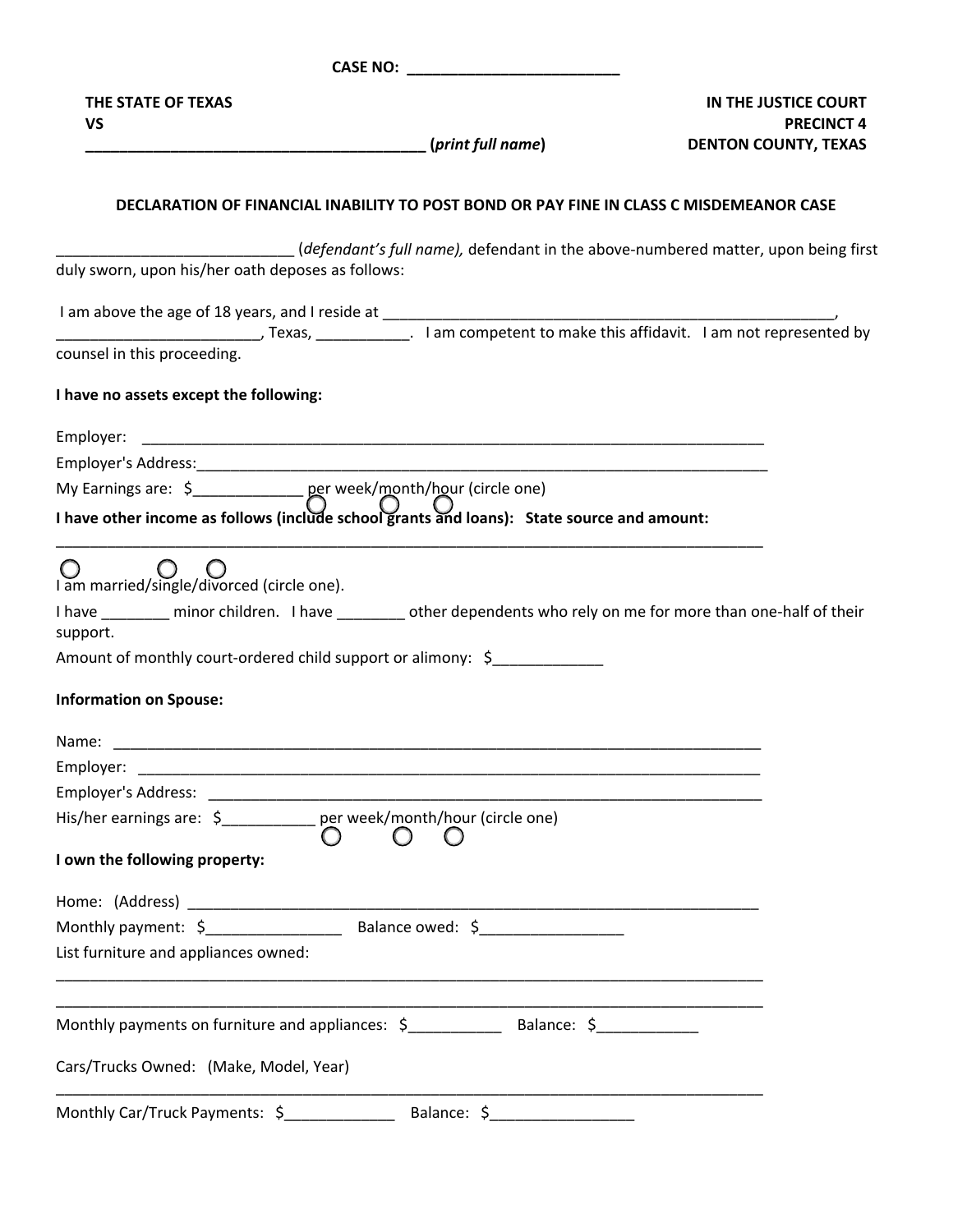| Livestock, Pets or other Animals: (Value) \$                                                                        |  |
|---------------------------------------------------------------------------------------------------------------------|--|
|                                                                                                                     |  |
| Other Personal Property (description, Value - includes TV's, Stereos, Tools, Bicycles, Recreational Vehicles, etc.) |  |

\_\_\_\_\_\_\_\_\_\_\_\_\_\_\_\_\_\_\_\_\_\_\_\_\_\_\_\_\_\_\_\_\_\_\_\_\_\_\_\_\_\_\_\_\_\_\_\_\_\_\_\_\_\_\_\_\_\_\_\_\_\_\_\_\_\_\_\_\_\_\_\_\_\_\_\_\_\_\_\_\_\_\_\_

\_\_\_\_\_\_\_\_\_\_\_\_\_\_\_\_\_\_\_\_\_\_\_\_\_\_\_\_\_\_\_\_\_\_\_\_\_\_\_\_\_\_\_\_\_\_\_\_\_\_\_\_\_\_\_\_\_\_\_\_\_\_\_\_\_\_\_\_\_\_\_\_\_\_\_\_\_\_\_\_\_\_\_\_

| I have the following money:       |    |  |  |  |
|-----------------------------------|----|--|--|--|
| In Jail                           | \$ |  |  |  |
| At Home                           |    |  |  |  |
| In Checking Account               |    |  |  |  |
| In Savings Account                |    |  |  |  |
| In Safe Deposit Box               |    |  |  |  |
| Being Held for me or Owed to me   |    |  |  |  |
| <b>Income/Expenses Recap:</b>     |    |  |  |  |
| <b>Total Monthly Income</b>       |    |  |  |  |
| (As shown above)                  | \$ |  |  |  |
| Mortgage/Rent:                    | \$ |  |  |  |
| Electricity/Water/Gas             |    |  |  |  |
| Telephone                         |    |  |  |  |
| Car Payment                       |    |  |  |  |
| Gasoline                          |    |  |  |  |
| Insurance                         |    |  |  |  |
| Food                              |    |  |  |  |
| Clothing                          |    |  |  |  |
| Child Care for work               |    |  |  |  |
| <b>Medical Care/Prescriptions</b> |    |  |  |  |
| <b>Credit Card Payments</b>       |    |  |  |  |
| Other (Be specific):              |    |  |  |  |
|                                   |    |  |  |  |
|                                   |    |  |  |  |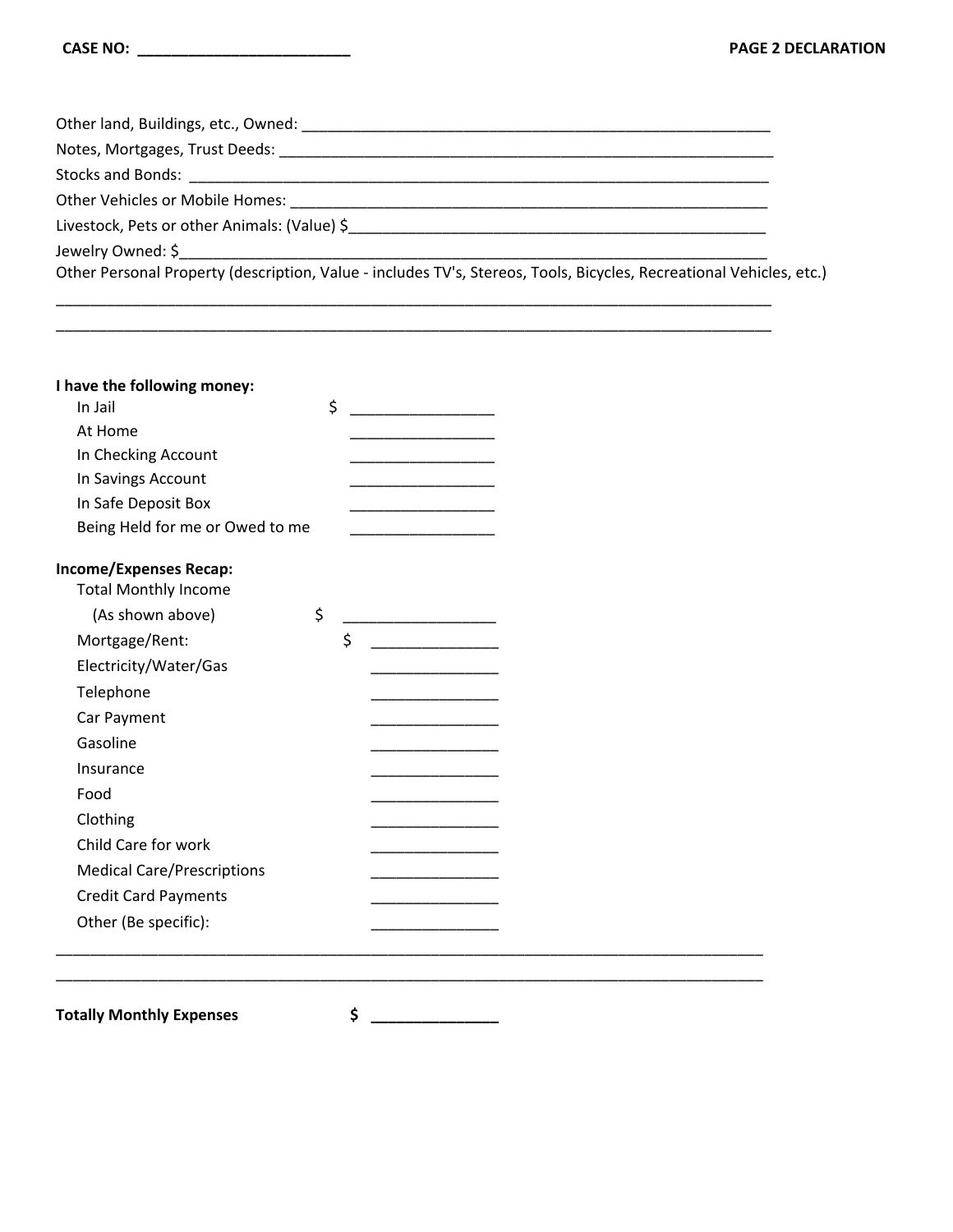|                                                                                       | Ρ |
|---------------------------------------------------------------------------------------|---|
| I do/do not receive public assistance or benefits (such as SSI, AFDC,                 |   |
| LONE STAR, etc.), specifically, \$_____________ per month from __________________     |   |
|                                                                                       |   |
|                                                                                       |   |
| Address and Phone Number of person who paid for Bail Bond: Lawrence Manuscher Manusch |   |
|                                                                                       |   |
| I have attempted to borrow the money with which to pay this fine: $Yes / No$          |   |
| I have no ability to obtain credit to raise money with which to pay the fine:         |   |
| I desire the Courts' permission to do the following: (CHECK ONLY ONE)                 |   |
| Post a cash or surety bond for release from custody<br>O                              |   |
| The court to set a personal bond in this case<br>O                                    |   |
| Pay the fine in full by __________                                                    |   |

- **□** Be placed on a payment plan
- **□** Community Service in lieu of the fine
- **□** To serve time in jail in lieu of the fine
- **□** Fine Reduction

## **I DECLARE UNDER PENALTY OF PERJURY THAT THE FOREGOING FACTS ARE TRUE AND CORRECT.**

DATED this \_\_\_\_\_\_\_\_ day of \_\_\_\_\_\_\_\_\_\_\_\_\_\_\_\_\_\_\_\_\_\_\_\_\_, 20\_\_\_\_\_.

*Defendant's Signature* 

SUBSCRIBED AND SWORN TO before me on the \_\_\_\_\_\_\_ day of \_\_\_\_\_\_\_\_\_\_\_\_\_\_\_\_\_\_\_\_\_\_\_\_\_, 20\_\_\_\_\_\_\_, to certify which witness my hand and seal of office.

> \_\_\_\_\_\_\_\_\_\_\_\_\_\_\_\_\_\_\_\_\_\_\_\_\_\_\_\_\_\_\_\_\_\_\_\_\_ Notary Public/Court Clerk

> \_\_\_\_\_\_\_\_\_\_\_\_\_\_\_\_\_\_\_\_\_\_\_\_\_\_\_\_\_\_\_\_\_\_\_\_\_

**PAGE 3 DECLARATION**